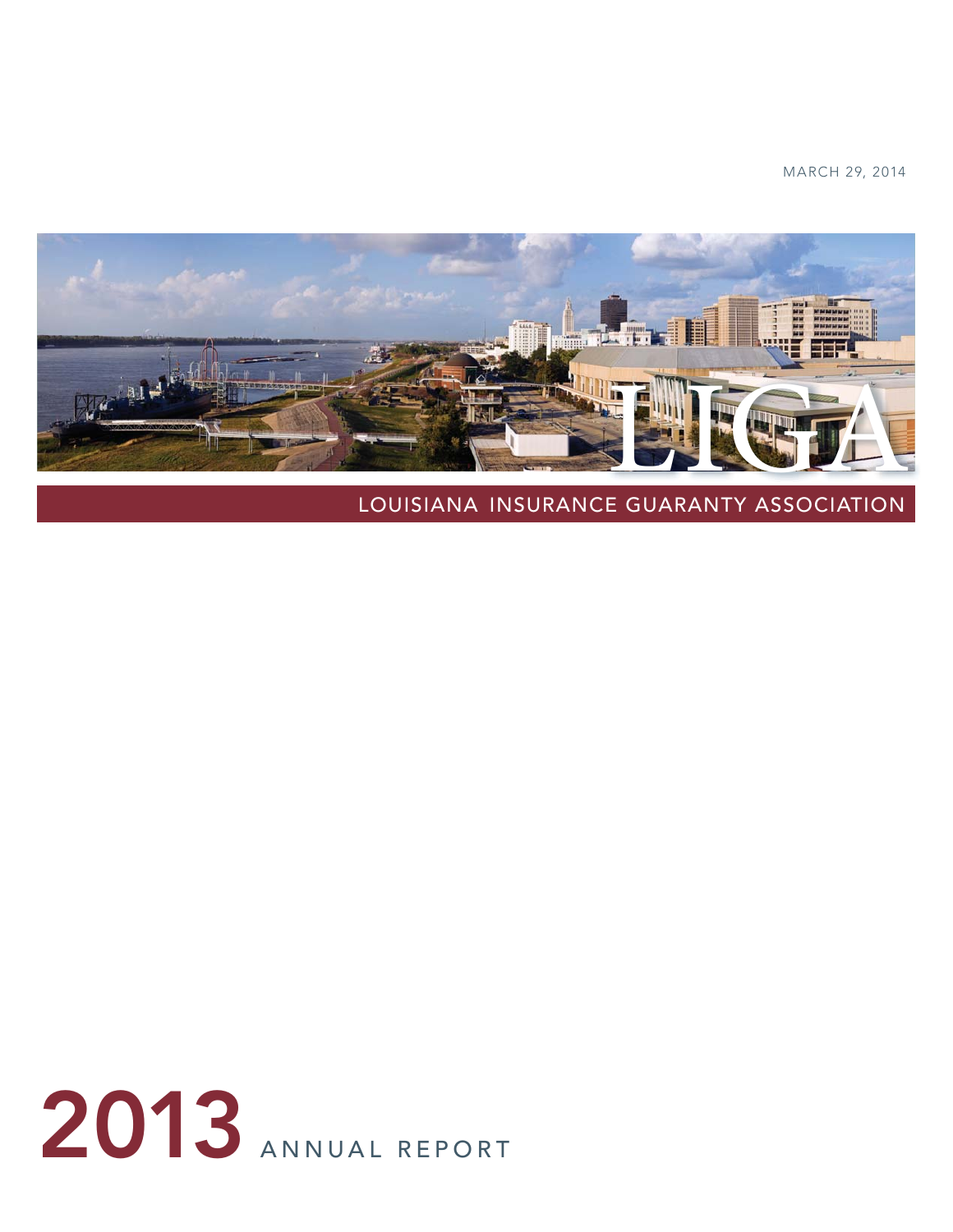### **CONTENTS**

- **1** Letter to Commissioner
- **2** General Counsel's Report
- **3** Independent Auditors' Report
- **9** Claims Pending per Year Chart
- **9** Reserves per Year Chart
- **9** Losses Paid per Year Chart
- **9** 2013 Total Expenditures Chart
- **10** 2013 Claims Activity
- **12** Report on All Time Payments by Insolvency

# **OUR MISSION**

TO PAY COVERED CLAIMS OF INSOLVENT PROPERTY AND CASUALTY INSURANCE COMPANIES IN A PROMPT, COURTEOUS AND CARING MANNER AT A FAIR AND EQUITABLE COST, AND TO ALSO AID THE INSURANCE DEPARTMENT IN THE DETECTION AND PREVENTION OF INSURER INSOLVENCIES.

# **BOARD OF DIRECTORS**

**AS OF DECEMBER 31, 2013**

Chairman **MICHAEL T. GRAY** The Gray Insurance Company

Secretary **WAYNE T. ROUSSEL** Appointee of the President of the Senate

Treasurer **MARKHAM R. McKNIGHT** Appointee of the Commissioner of Insurance as a Consumer Representative

**J. E. BRIGNAC, JR.** Imperial Fire & Casualty

**WILLIAM D. HUGHS, III** Appointee of the Speaker of the House

**DENIS HUSERS** Appointee of the Commissioner of Insurance as a Consumer Representative

**DAVID A. ROSS** State Farm Insurance Companies

**KEITH D. THOMPSON** Liberty Mutual Insurance Companies

**KRISTIN WALL** Louisiana Workers' Compensation Corporation

### **LIGA STAFF**

**JOHN C. WELLS** Director of Operations

**LACEY ANDERSON** Administrative Assistant

**CHANTELLE DAVIDSON** Accounting Clerk

**DANA TIRCUIT** Clerical Supervisor

**KRYSTAL WILLIAMSON** Claims Assistant

**NORMAN REESE** Director of Claims & Litigation

**GERRY CORYELL** Claims Examiner

**VIOLET HURST** Claims Examiner

**BRYAN JOHNSON** Claims Examiner

**LEAH WEBER** Claims Examiner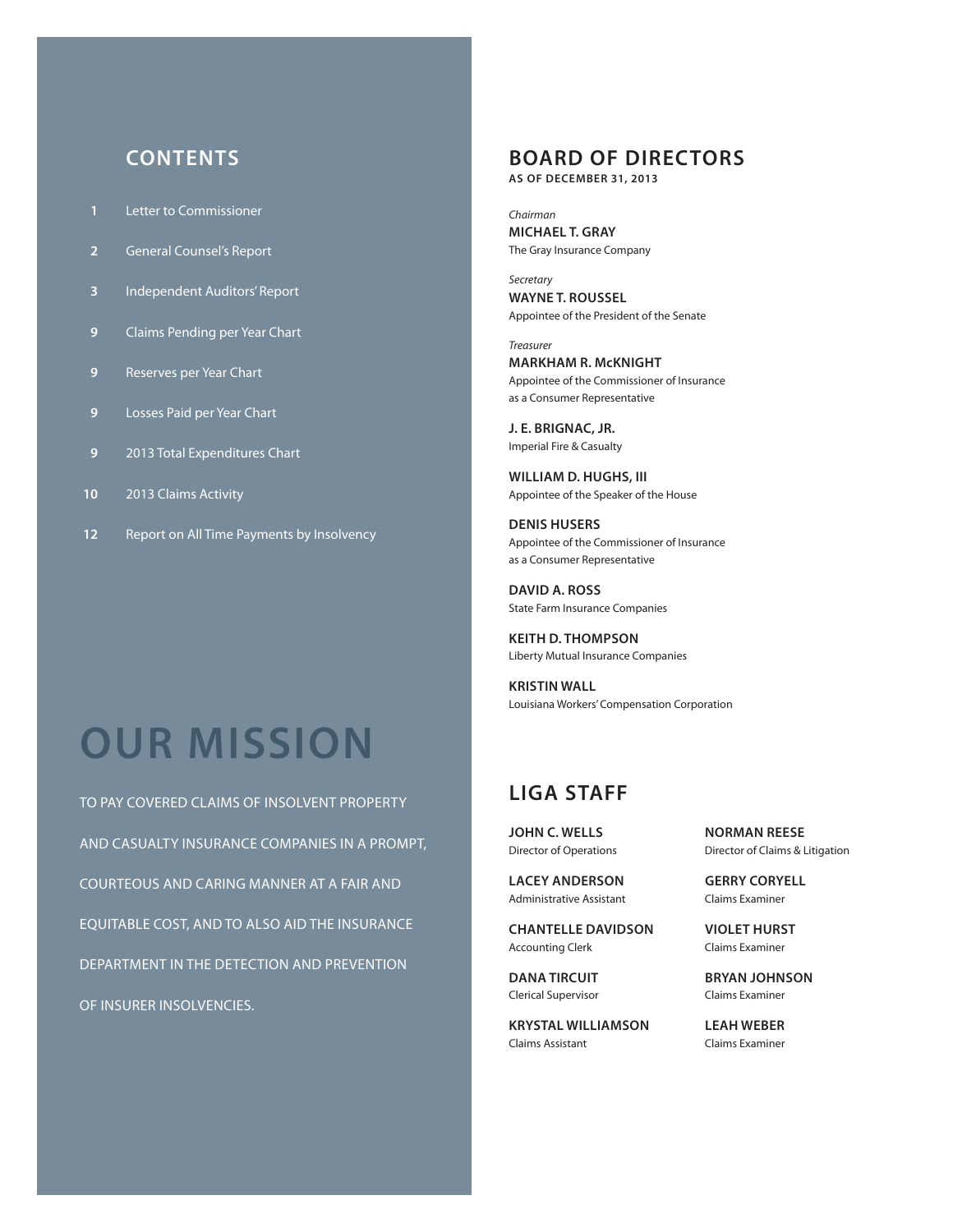$L \qquad I \qquad G \qquad A$  $L \cap L \cap G$  A L O U I S I A N A I N S U R A N C E GO G U A R A N T Y A S S O C I A T I O N

March 28, 2014

Hon. James J. Donelon, Commissioner of Insurance State of Louisiana P.O. Box 94214 Baton Rouge, Louisiana 70804-9214

#### *RE: 2013 Annual Financial Report of LIGA*

Dear Commissioner:

Pursuant to *La. R.S. 22:2064*, we are pleased to submit to you LIGA's *2013 Annual Financial Report*. Please allow me to highlight a few of LIGA's activities during the year.

- ◆ LIGA received 1,097 new claims in 2013. 179 related to previous insolvencies and 918 related to 2013 insolvencies.
	- Southern Casualty Insurance Company, a Georgia domestic auto insurer, accounted for eight hundred forty-nine new claims. Southern Casualty was placed into liquidation on March 20, 2013.
	- Lumbermens Mutual Group, after a decade-long run-off in Illinois, was placed into liquidation on May 20, 2013. Fifty-two claims, primarily workers compensation, became LIGA's responsibility.
	- Ullico Casualty, a Delaware workers compensation insurer was responsible for twelve new claims. Ullico was placed in receivership on May 30, 2013.
	- Finally, Gramercy Insurance Company was placed into liquidation in Texas on August 26, 2013. While most of the company's Louisiana policies were assumed by another carrier prior to liquidation, LIGA is responsible for five commercial auto claims.
- $*$  Most of LIGA's pending claims are either latent environmental exposures or worker compensation claims requiring long term medical care and wage indemnity.
- After nine consecutive years of operating on distributions from liquidators and interest income, LIGA posted a net deficit in 2013. Fortunately, LIGA's case reserves were reduced substantially in 2013. The net effect on LIGA's operation is yet another year that member insurers were not called upon to pay assessments.

The above items may seem mundane to most readers but I believe it demonstrates the uniqueness of insurance regulation and the insurance industry. It shows regulators acting in the interest of policyholders. It shows LIGA, an insurer membership organization, stepping forward when all other options have been exhausted. We are pleased to be a part of the insurance framework and stand ready to assist policyholders when called upon.

LIGA would like to express its appreciation to the Department and the Legislature for their continued support of our mission. Enclosed herein is our *2013 Report on Insolvent Companies*, *2013 Company Claims Activity*, *2013 Report of LIGA's General Counsel*, and our *Annual Financial Audit for 2013* prepared by Postlethwaite & Netterville.

Respectfully submitted,

John C. Wells Director of Operations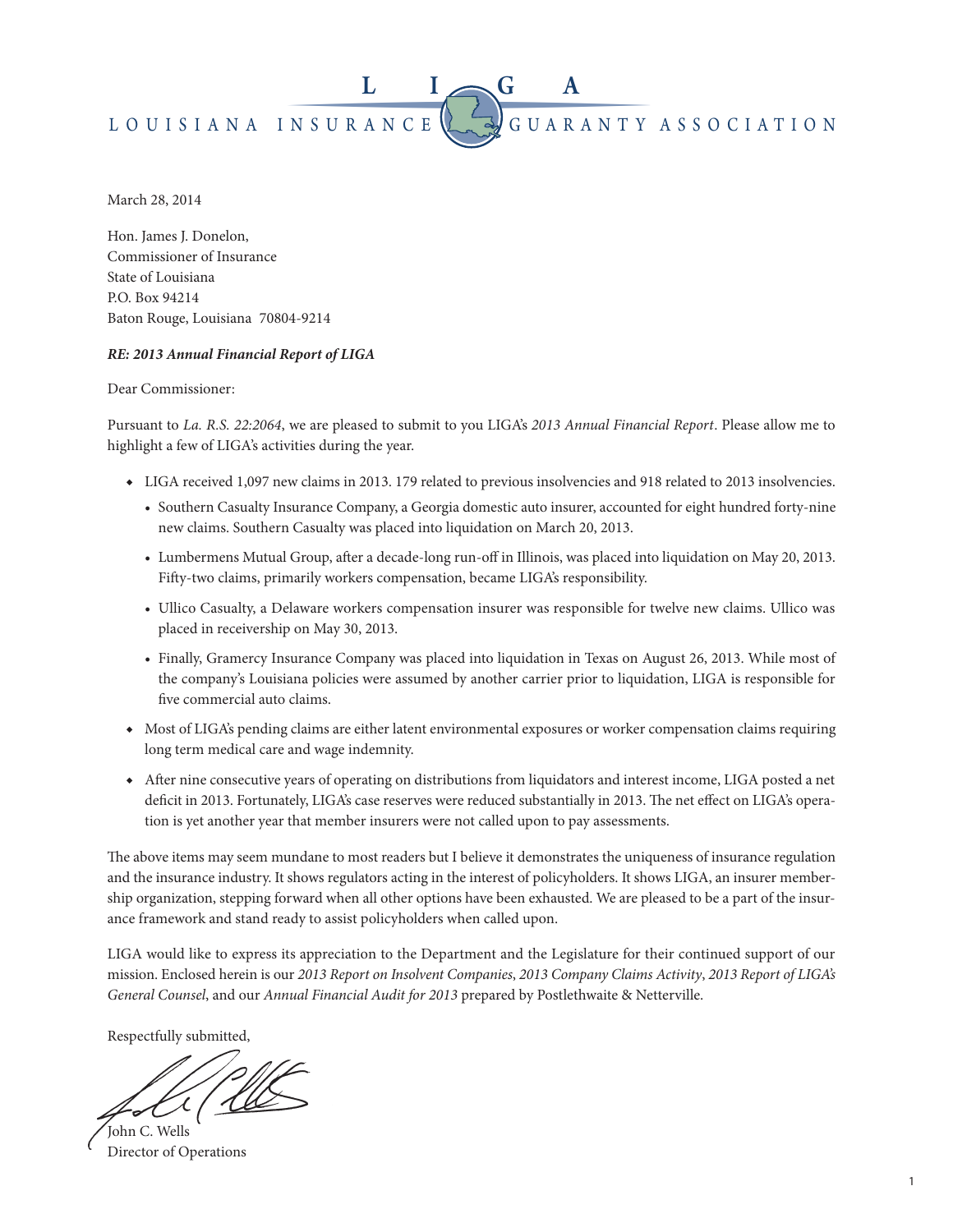

Stephanie B. Laborde A Professional Law Corporation Telephone: (225) 291-7300 Direct Dial: (225) 388-1022 Toll Free: (888) 641-1022 Facsimile: (225) 291-4524 slaborde@millinglaw.com

March 27, 2014

### **REPORT OF GENERAL COUNSEL** January 1, 2013 - December 31, 2013

1. 2013 LEGISLATION

2013 was a relatively quiet year for LIGA in the Louisiana Legislature, as no Bills affecting LIGA specifically were enacted, although some Bills of general application will affect its operations. Bills of possible interest to LIGA were summarized in the July 18, 2013 Report of General Counsel, provided to the Board at the meeting on that date.

2. REVISIONS TO THE PLAN OF OPERATION AND POLICIES AND PROCEDURES MANUAL

There were no revisions to the Plan of Operation in 2013, and only one change made to the Policies and Procedures Manual.

In the past, LIGA has maintained a document referred to in the Policies and Procedures Manual as the Examiners' Best Practice Policy Manual. As each insolvency brings forth different and novel issues, problems arose with adhering to a constant standard when dealing with ever-changing issues and circumstances unique to each insolvency. Additionally, technological improvements required continuing edits to the Manual. Upon the suggestion from our industry auditors and deliberation by the Committee, the Board of Directors unanimously voted to remove references to this document from the Policies and Procedures Manual. In lieu thereof, Claims Management will provide instructions to claim staff specific to the handling of each insolvency.

#### 3. IMPORTANT CASES

LIGA's primary focus in 2013 was the handling of the application of the new LIGA Law to the Southern Casualty cases, primarily with respect to the application of the credit for other applicable insurance. These cases involve a de novo interpretation of a new provision in the Law, and will have large precedential effect.

LIGA's secondary focus is the continuing resolution of long-term hazardous and environmental exposure cases, which have been aggressively pursued and are proceeding more quickly than was originally anticipated.

> Kindest regards. Sincerely,

Stephanie B. Laborde

Stephanie B. Laborde

SBL/kd Enclosure

> Baton Rouge · 445 North Boulevard, Suite 200 · Baton Rouge, Louisiana 70802 · (225) 291-7300 · Fax (225) 291-4524 New Orleans · 909 Poydras Street, Suite 2300 · New Orleans, Louisiana 70112 · (504) 569-7000 · Fax (504) 569-7001 Lafayette • 101 La Rue France, Suite 200 • Lafayette, Louisiana 70508 • (337) 232-3929 • Fax (337) 233-4957 North Shore · 827 West 22nd Avenue · Covington, Louisiana 70433 · (985) 871-3924 · Fax (985) 871-6957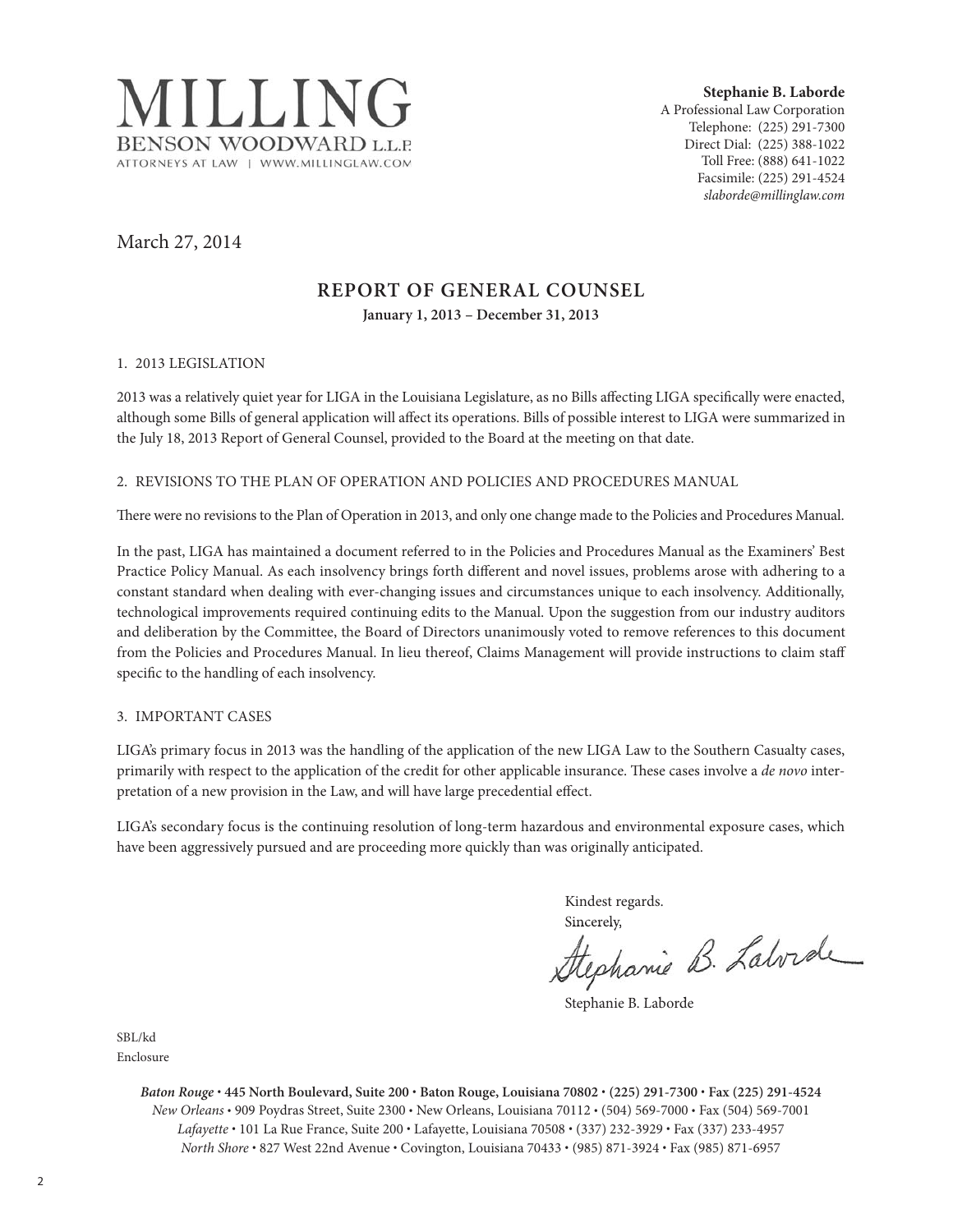

A Professional Accounting Corporation Associated Offices in Principal Cities of the United States www.pncpa.com

### **Independent Auditors' Report**

Members and Directors Louisiana Insurance Guaranty Association Baton Rouge, Louisiana

We have audited the accompanying financial statements of Louisiana Insurance Guaranty Association (the Association), which comprise the statements of assets and liabilities arising from cash transactions as of December 31, 2013 and 2012, and the related statements of activities arising from cash transactions for the years then ended, and the related notes to the financial statements.

*Management's Responsibility for the Financial Statements:* Management is responsible for the preparation and fair presentation of these financial statements in accordance with the cash basis of accounting described in Note 1. This includes determining that the cash basis of accounting is an acceptable basis for the preparation of the financial statements in the circumstances. Management is also responsible for the design, implementation, and maintenance of internal control relevant to the preparation and fair presentation of financial statements that are free from material misstatement, whether due to fraud or error.

Auditors' Responsibility: Our responsibility is to express an opinion on these financial statements based on our audits. We conducted our audits in accordance with auditing standards generally accepted in the United States of America. Those standards require that we plan and perform the audits to obtain reasonable assurance about whether the financial statements are free from material misstatement.

An audit involves performing procedures to obtain audit evidence about the amounts and disclosures in the financial statements. The procedures selected depend on the auditors' judgment, including the assessment of the risks of material misstatement of the financial statements, whether due to fraud or error. In making those risk assessments, the auditor considers internal control relevant to the entity's preparation and fair presentation of the financial statements in order to design audit procedures that are appropriate in the circumstances, but not for the purpose of expressing an opinion on the effectiveness of the entity's internal control. Accordingly, we express no such opinion. An audit also includes evaluating the appropriateness of accounting policies used and the reasonableness of significant accounting estimates made by management, as well as evaluating the overall presentation of the financial statements.

We believe that the audit evidence we have obtained is sufficient and appropriate to provide a basis for our audit opinion.

*Opinion:* In our opinion, the financial statements referred to above present fairly, in all material respects, the assets and liabilities arising from cash transactions of Louisiana Insurance Guaranty Association, as of December 31, 2013, and 2012, and its activities arising from cash transactions during the years then ended in accordance with the cash basis of accounting described in Note 1.

*Emphasis of Matter—Basis of Accounting*: We draw attention to Note 1 of the financial statements, which describes the Association's basis of accounting. The financial statements are prepared on the cash basis of accounting, which is a basis of accounting other than accounting principles generally accepted in the United States of America. Our opinion is not modified with respect to this matter.

ostlethwaite & Netterville

Baton Rouge, Louisiana March 13, 2014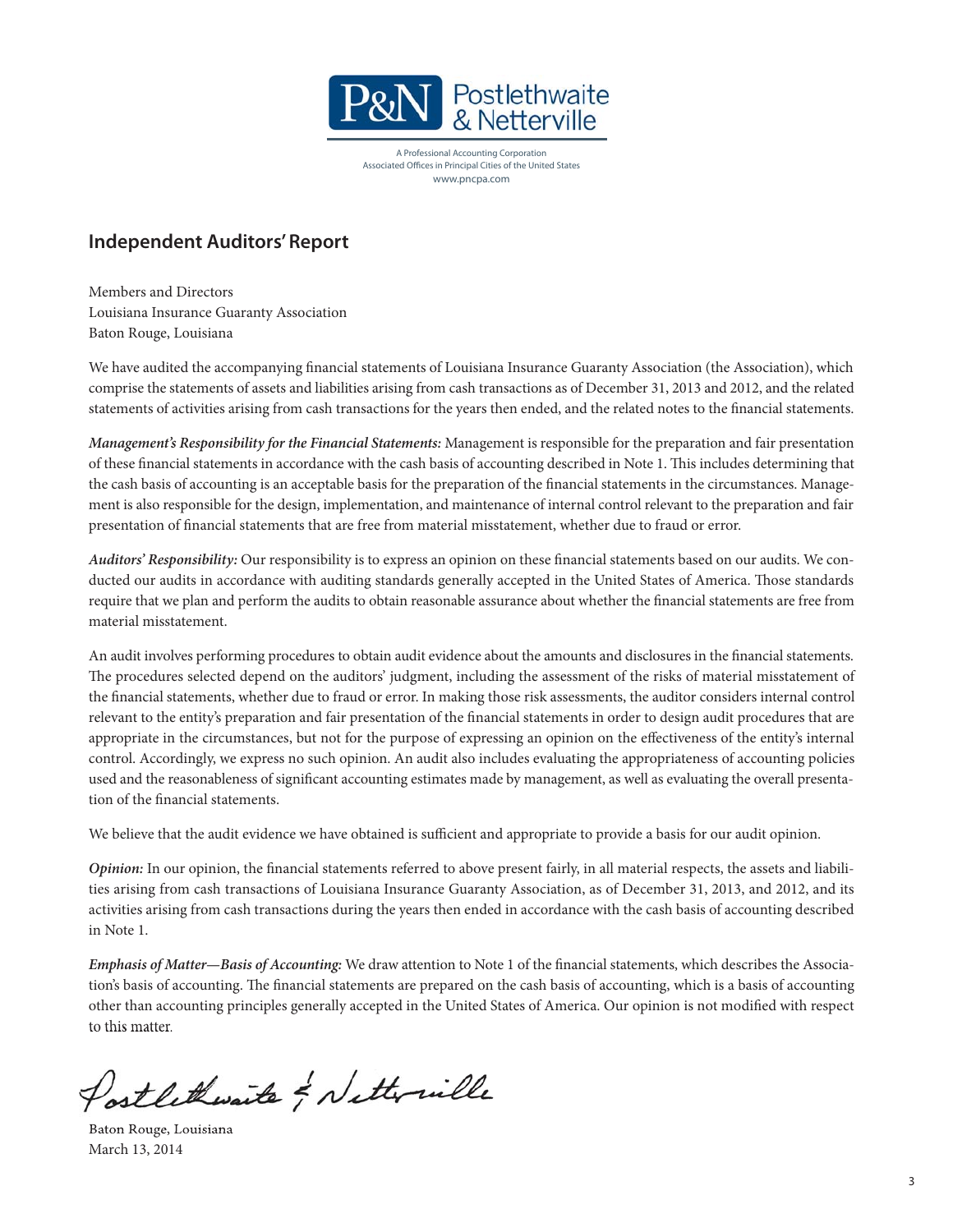# **Statements of Financial Position Arising from Cash Transactions**

December 31, 2013 and 2012

| <b>Assets</b>                                 | 2013          | 2012          |
|-----------------------------------------------|---------------|---------------|
| Cash                                          | \$<br>97,935  | \$            |
| Investments, at cost                          | 228,563,196   | 234,425,929   |
|                                               |               |               |
|                                               | \$228,661,131 | \$234,425,929 |
|                                               |               |               |
| <b>Liabilities and Net Assets</b>             |               |               |
|                                               |               |               |
| Outstanding checks in excess of bank balances | \$            | \$<br>302,505 |
| Net assets - restricted                       | 228,661,131   | 234,123,424   |
|                                               |               |               |
|                                               | \$228,661,131 | \$234,425,929 |

The accompanying notes are an integral part of these statements.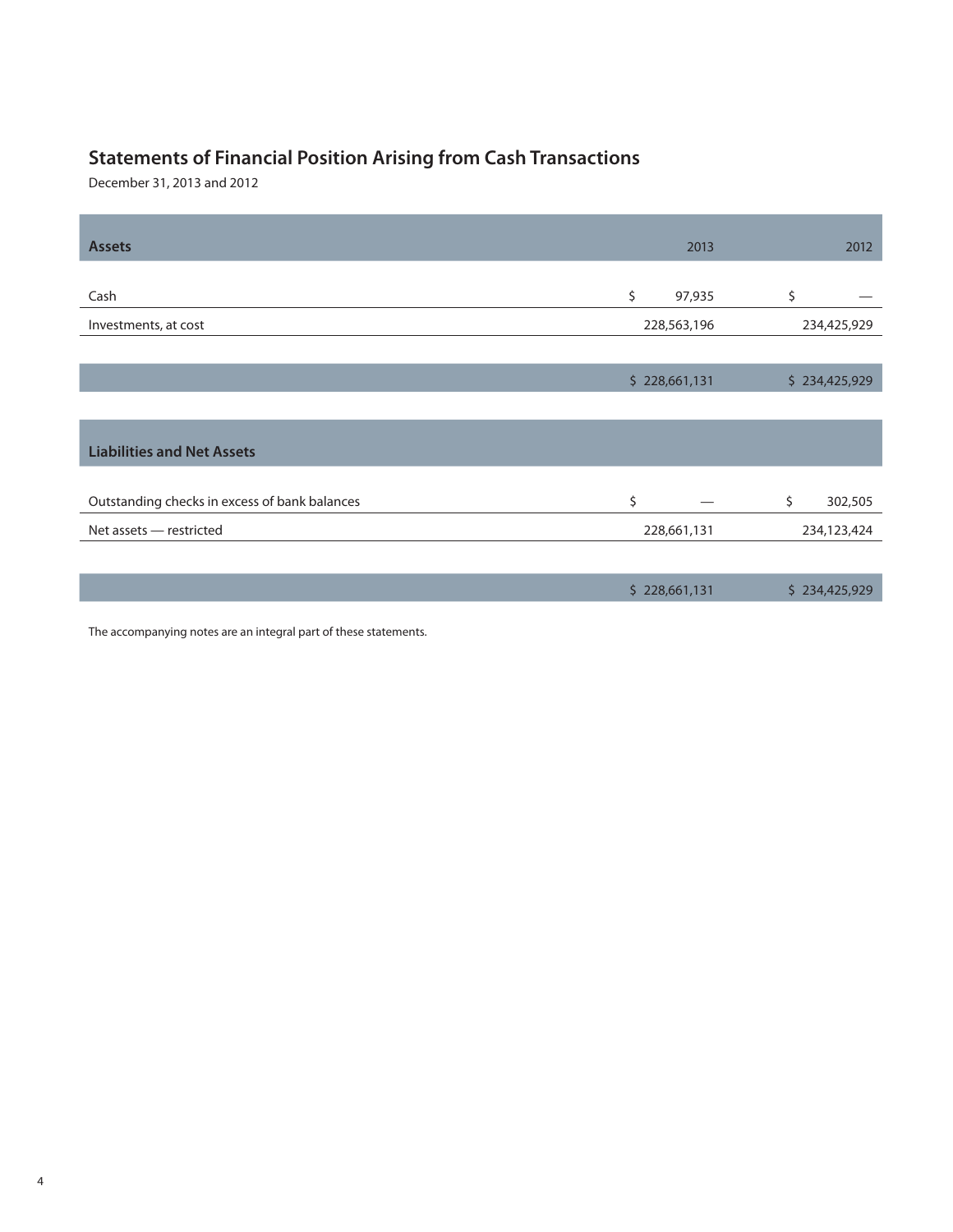# **Statements of Activities Arising from Cash Transactions**

December 31, 2013 and 2012

| <b>Receipts</b>                               | 2013            | 2012            |
|-----------------------------------------------|-----------------|-----------------|
| Distributions from liquidators                | \$<br>1,453,982 | \$<br>4,207,400 |
|                                               |                 |                 |
| Interest income                               | 6,712,854       | 7,633,251       |
| Net loss on disposition of investments        | (2,561,349)     | (2,254,005)     |
| Restitution                                   | 31,439          | 144,005         |
| Assessments                                   |                 | 398,979         |
|                                               |                 |                 |
|                                               | 5,636,926       | 10,129,630      |
|                                               |                 |                 |
|                                               |                 |                 |
| <b>Disbursements</b>                          |                 |                 |
|                                               |                 |                 |
| Claims paid                                   | 7,738,039       | 6,105,404       |
| Legal fees and expenses                       | 1,682,409       | 1,381,994       |
| Claims handling costs                         | 446,189         | 411,533         |
| Professional and bank fees                    | 71,428          | 56,269          |
| Staff salaries, taxes, and benefits           | 835,655         | 695,110         |
| Travel, meetings, and seminars                | 28,191          | 16,555          |
| <b>Building expenses</b>                      | 14,066          | 14,066          |
| Administrative expenses                       | 283,242         | 286,119         |
|                                               |                 |                 |
|                                               | 11,099,219      | 8,967,050       |
|                                               |                 |                 |
| Excess of Receipts Over (Under) Disbursements | (5,462,293)     | 1,162,580       |
| Net assets - beginning of the year            | 234,123,424     | 232,960,844     |
|                                               |                 |                 |
| Net assets - end of the year                  | \$228,661,131   | \$234,123,424   |

The accompanying notes are an integral part of these statements.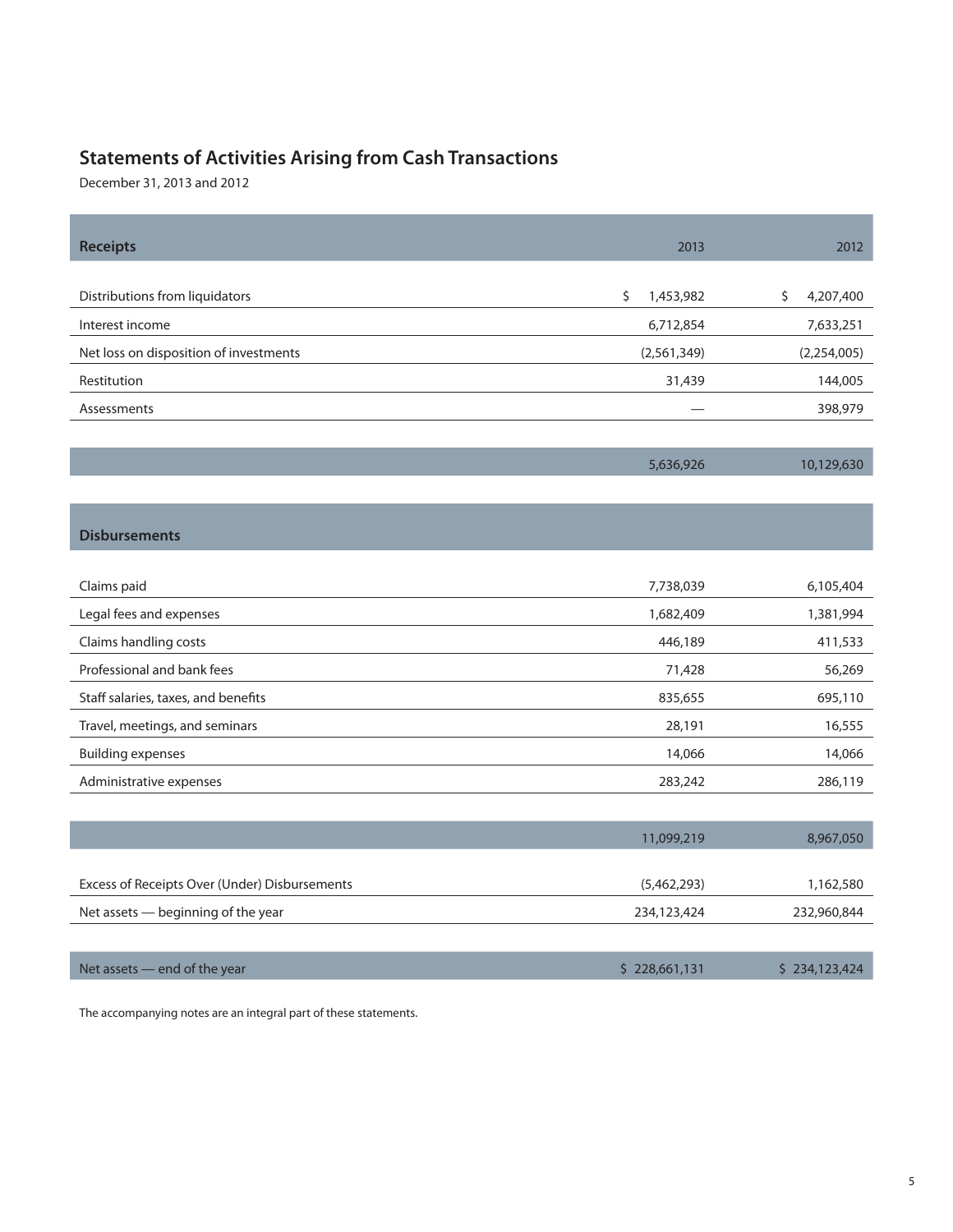### **Notes to Financial Statements**

#### 1. Significant Accounting Policies

#### Organization

The Louisiana Insurance Guaranty Association (the Association) is an organization created by the Louisiana Insurance Guaranty Act to pay for the claims against insolvent member insurance companies. Funds are provided for the payment of the claims by the assessment of the remaining member insurance companies. All admitted insurance companies doing business in Louisiana are required to be members of the Association (excluding the following lines of business: life, health and accident, title, disability, mortgage guaranty, and ocean marine insurance, as well as all types of reinsurance).

The Association's day-to-day operations and management are performed by the Association's staff under the direction of the Board of Directors. The Association may also contract with outside staffing services, claims service providers, and other professionals to carry out these functions.

#### **Accounting Method**

The Association's policy is to prepare its financial statements on the basis of cash receipts and disbursements; consequently, revenue and related assets are recognized when received, and expenses and related liabilities are recognized when paid. Accordingly, no liabilities are recorded for future payments for return of unearned premiums, loss claims and related expenses, or return of early access distributions received. As discussed in Note 6, the Association regularly estimates amounts for such liabilities.

#### **Equipment and Facilities**

The Association recognizes equipment and facilities as cash disbursements when incurred. These items are not capitalized and depreciated under the Association's cash basis of accounting.

#### **Income Taxes**

The Association is exempt from income taxes under Internal Revenue Code Section  $501(c)(6)$ ; therefore, no provision for income taxes has been made.

The Association recognizes the effect of uncertain income tax positions only if the positions are more likely than not of being sustained. Recognized income tax positions are recorded at the largest amount that is greater than 50% likely of being realized. Changes in the recognition or measurement are reflected in the period in which the change in judgment occurs. The Association has evaluated its position regarding the accounting for uncertain income tax positions and does not believe that it has any material uncertain tax positions. With few exceptions, the Association is no longer subject to federal, state, or local tax examinations by tax authorities for years before December 31, 2010.

#### 2. Restricted Net Assets

Net assets represent funds collected from member insurance companies, distributions from liquidators, interest income, and other receipts in excess of funds disbursed to pay claims and expenses of the Association. All assets are considered restricted under the Act which created the Association. Excess funds are to be used for the payment of claims, return of unearned premiums and reimbursement of expenses incurred for the insolvent member insurance companies (See Note 6) and return of early access distributions to liquidators (See Note 5). There were no returns of assessments authorized during 2013 or 2012.

#### 3. Investments

The Association's investments are recorded at cost and consisted of the following at December 31, 2013 and 2012:

|                                                                        | Cost          | 2013<br>Estimated<br><b>Fair Value</b> | Cost          | 2012<br>Estimated<br><b>Fair Value</b> |
|------------------------------------------------------------------------|---------------|----------------------------------------|---------------|----------------------------------------|
| Short-term repur-<br>chase agreements                                  | \$1,535,345   | \$1,535,345                            | \$1,125,989   | \$1,125,989                            |
| Money market<br>accounts invested in<br>U.S. Treasury obliga-<br>tions | 4,263,663     | 4,263,663                              | 4,589,868     | 4,589,868                              |
| U.S. Treasury notes<br>and bonds                                       | 182,583,687   | 177,597,257                            | 180,248,312   | 179,019,492                            |
| U.S. Government<br>Agency obligations                                  | 40,180,501    | 39,211,253                             | 48,461,760    | 48,236,390                             |
|                                                                        | \$228,563,196 | \$222,607,518                          | \$234,425,929 | \$232,971,739                          |

The Association's policy is to purchase securities issued by the U.S. Treasury and obligations issued or guaranteed by the U.S. Government and its Agencies. The estimated fair value of these securities is based on quoted market prices. The Association enters into short-term repurchase agreements with financial institutions whereby the Association purchases U.S. Government securities with an agreement to resell the securities to the financial institution at cost. The Association also deposits funds in money market accounts invested in U.S. Treasury obligations.

The Association purchases securities at premiums or discounts from the contractual maturity amount of the security. Pursuant to the cash basis of accounting, these premiums and discounts are not amortized over the holding period of the security. Instead, investments are stated at original cost and any premiums or discounts are reported as gains or losses upon maturity or sale of the respective security. Accordingly, interest income represents the contractual interest payments received under the investment securities.

The cost and estimated fair value of investments at December 31, 2013, by contractual maturity, are shown below. Expected maturities may differ from contractual maturities because borrowers may have the right to call or prepay obligations with or without call or prepayment penalties.

|                                  | Cost          | <b>Estimated Fair Value</b> |
|----------------------------------|---------------|-----------------------------|
| Due in one year or less          | \$51,309,280  | \$49,453,598                |
| Due after 1 year through 5 years | 177,253,916   | 173,153,920                 |
|                                  | \$228,563,196 | \$222,607,518               |

#### 4. Assessments

Louisiana Revised Statute 22:2058 gives the Association the authority to assess member insurance companies the amount necessary to pay the obligations and expenses of the Association. Beginning January 1, 2003, and thereafter, the assessment to member insurance companies is not to exceed an amount equal to one percent (1%) of net direct written premiums during the preceding calendar year, unless changed by the Louisiana Legislature. During 2013 and 2012, the Association did not assess member companies. In 2012, the Association received \$398,979 of assessments from a member company that was assessed in prior years. During 2013, the Association did not receive any assessments from member companies.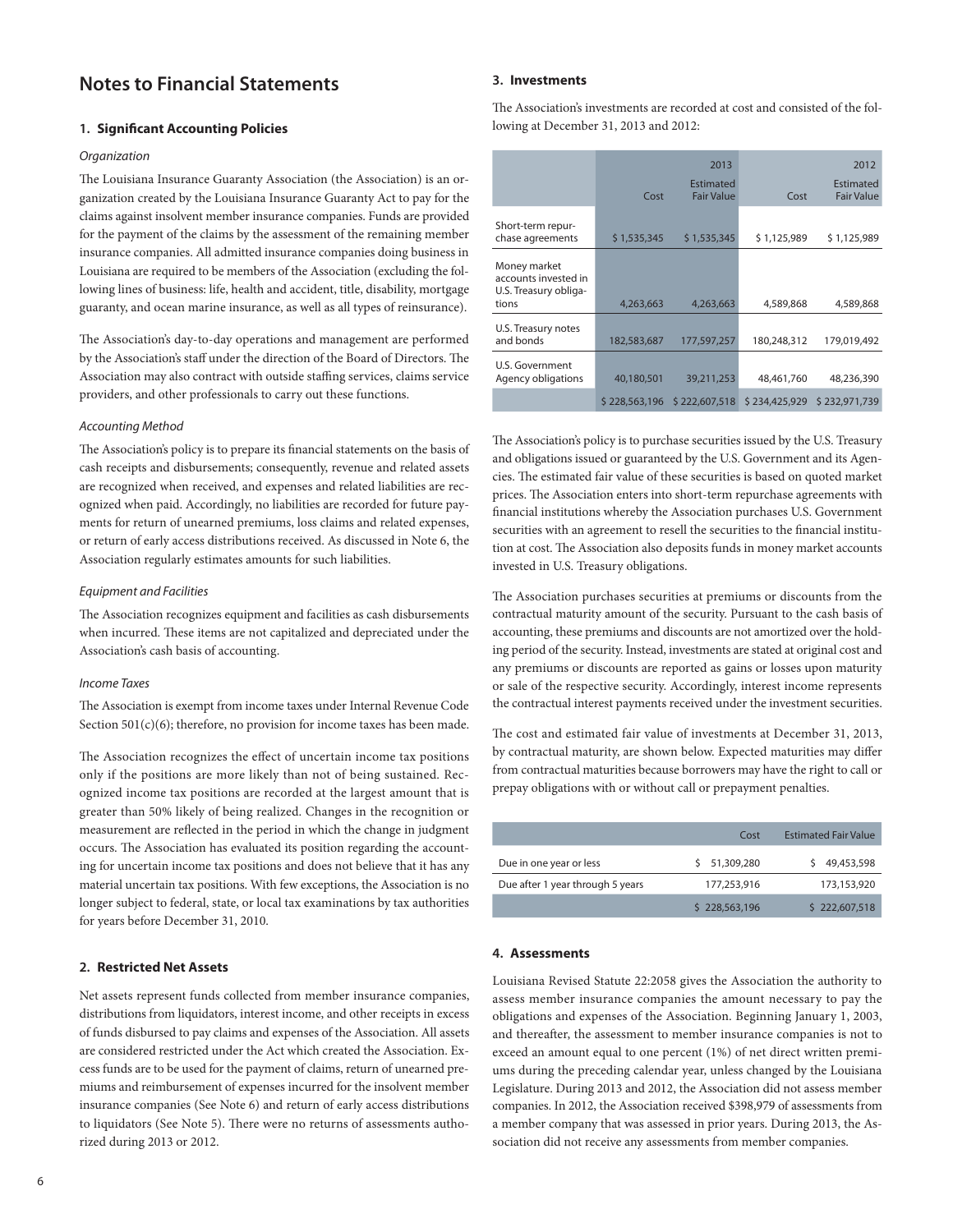#### 5. Distributions from Liquidators

The Association files claims against the estates of insolvent insurers in an effort to recover a portion of the policyholders' claims paid and related expenses from the assets of the insolvent insurers. During the years ended December 31, 2013 and 2012, the Association received \$2,342,425 and \$4,207,400, respectively, of such distributions which are reflected as receipts in these financial statements. No estimate is available of future potential distributions from liquidations.

Distributions received from liquidators are included in the Association's net assets. However, distributions received from liquidators prior to the closing of the insolvent insurer estate may be subject to return of the distribution under provisions of the early access agreements with the estate. During the year ended December 31, 2013, the Association returned \$888,443 of early access distributions which had previously been received from liquidators under the terms of those agreements. There were no similar amounts returned during 2012. Management estimates that \$63 million of early access distributions have been collected which are subject to return to liquidators.

#### 6. Estimate of Future Return of Unearned Premiums and Claims **Payments (Not Audited)**

The funds of the Association are used to pay insurance claims of insolvent member insurance companies (See Note 2). These claims are pursuant to the Louisiana Insurance Guaranty Law, La. R.S. 22:2051-2070. As of December 31, 2013, the Association had 1,577 open claims files outstanding, a substantial portion of which are involved in litigation. Additionally, other member insurance companies may be declared insolvent subsequent to the date of these financial statements.

Due to the uncertainty involved in accepting and administering insolvent companies, as well as the difficulty in determining reliable estimates, the Association maintains its financial records on a cash basis. However, the Association regularly attempts to estimate the amount of claims and claims administration expenses related to insolvent member insurance companies. This case based reserve setting practice is a common function of managing and administering those losses.

Provided below is an unaudited condensed balance sheet of the Association at December 31, 2013, on a modified accrual basis which recognizes management's estimate of the undiscounted claims and related liabilities. This information is intended to reflect only certain estimated assets and liabilities of the Association and is not intended to represent the financial position of the Association in accordance with accounting principles generally accepted in the United States of America. These estimates are expected to vary as additional information becomes available.

The unaudited condensed balance sheet below does not provide for accruals of amounts which may be due from liquidators of insolvent insurance companies, early access distributions subject to refund, billed but uncollected member assessments due, capitalization and depreciation of property and equipment, adjustments of investments to estimated fair value, accruals for restitution recoveries, and accruals of operating costs owed at year end not included in the reserves for claims administration expenses.

As described in Note 4, the Association has been granted the authority to assess member insurers at a rate of one percent (1%) of net direct written premiums annually beginning January 1, 2003, which, if assessed, is estimated to produce approximately \$82 million annually. Additionally, La. R.S. 22:2058 provides that if the maximum assessment and other assets available to the Association are insufficient to make all necessary payments, the Association may borrow additional funds or payments can be reduced on a prorated basis and unpaid balances are to be paid as funds become available.

| <b>Assets</b>                                                  | December 31, 2013<br><b>Unaudited</b> |
|----------------------------------------------------------------|---------------------------------------|
| Cash                                                           | \$<br>97,935                          |
| Investments, at cost                                           | 228,563,196                           |
| <b>Total assets</b>                                            | \$228,661,131                         |
|                                                                |                                       |
| <b>Liabilities and Net Assets</b>                              |                                       |
| Estimated claims and claims administration<br>expenses payable | 162,372,000 (1)                       |
| <b>Total liabilities</b>                                       | 162,372,000                           |
| Net assets                                                     | 66,289,131 (2)                        |
| Total liabilities and net assets                               | \$228,661,131                         |

(1) Represents management's estimate of claims and claims administration expense reserves related to open claim files at December 31, 2013.

The Association has been notified of claims, as well as threatened claims, by certain large insureds of insolvent insurance companies relating to the use and production of asbestos, silica, tobacco, and environmentally hazardous materials. The Association continues to evaluate the merits of these claims, the appropriateness of coverage under the Act, and the amount of potential liability to the Association.

Management includes in the reserve for claims and claims administration expense amounts estimated as the Association's liability for these claims based on present statutes and based on the best information available at this time. However, there are numerous and significant uncertainties regarding the amount of ultimate liability the Association may be responsible for under these claims and when amounts ultimately determined as owed by the Association become due and payable. As facts and circumstances develop, management intends to revise its estimates of these claims liabilities. Revisions in these estimates could result in significant increases or decreases in these estimates.

(2) Due to the uncertainty of the timing and amount of claims to be paid by the Association, it is unknown whether the Association can meet all of its claims obligations as they become due. Additionally, as described in Note 5, the Association has received early access distributions of approximately \$63 million from the estates of insolvent insurers which remain subject to claw back provisions by the respective estate if those funds are requested. Any demands for return of early access distributions would decrease the above net assets.

The Association has the statutory authority to assess up to 1% of member insurers' net direct written premiums annually if necessary to pay its obligations as described in Note 4. The Association's financial resources also include receipt of investment earnings and the continued receipt of proceeds from liquidators of insolvent insurance companies.

#### 7. Subsequent Events

Management has evaluated subsequent events through the date that the financial statements were available to be issued, March 13, 2014, and determined that there were no events that required additional disclosure. No subsequent events occurring after this date have been evaluated for inclusion in these financial statements.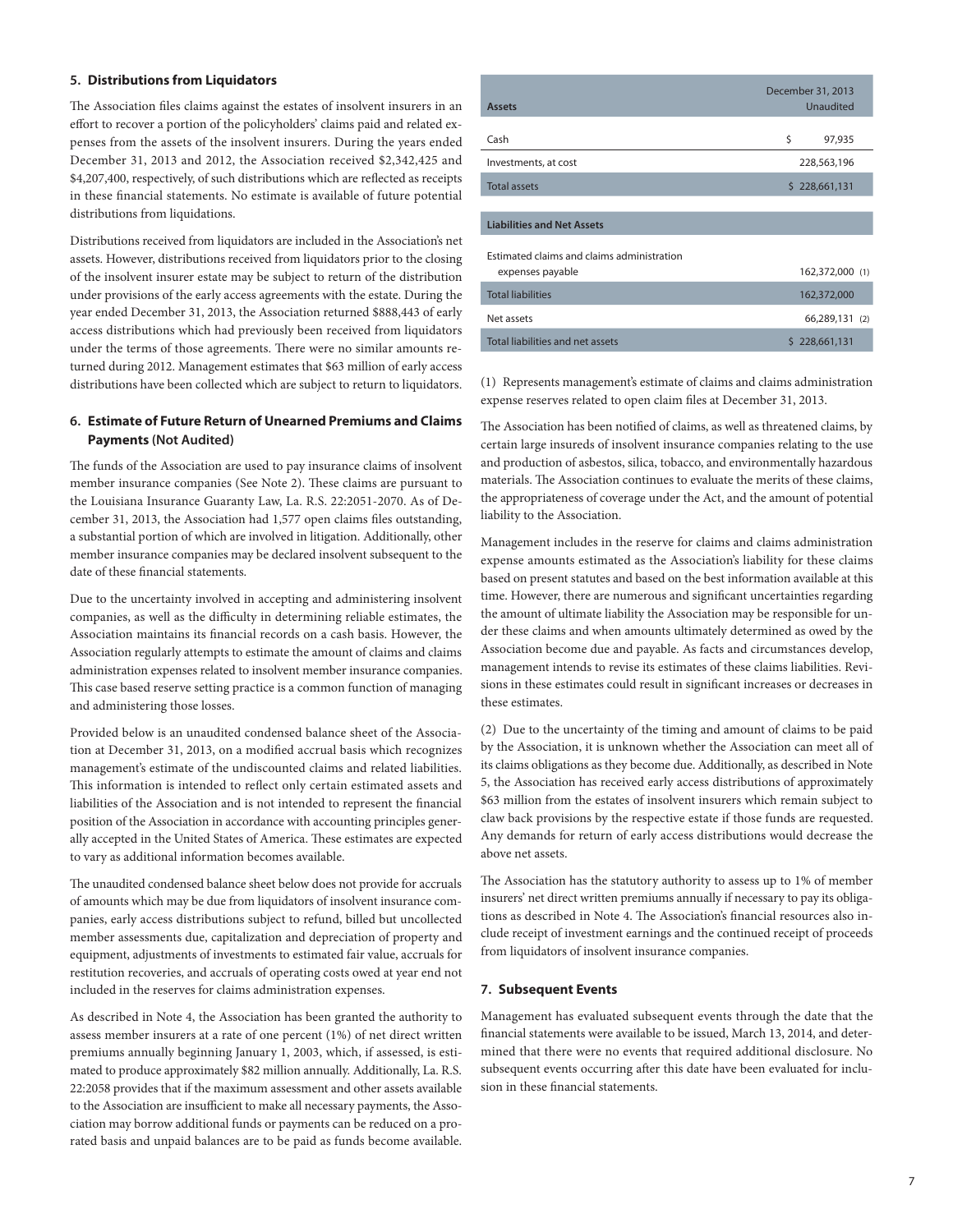

A Professional Accounting Corporation Associated Offices in Principal Cities of the United States www.pncpa.com

# Report on Internal Control Over Financial Reporting and on Compliance and Other Matters Based on an Audit of Financial Statements Performed in **Accordance with Government Auditing Standards**

Members and Directors Louisiana Insurance Guaranty Association Baton Rouge, Louisiana

We have audited, in accordance with the auditing standards generally accepted in the United States of America and the standards applicable to financial audits contained in Government Auditing Standards issued by the Comptroller General of the United States, the cash-basis financial statements of Louisiana Insurance Guaranty Association (the Association) as of and for the year ended December 31, 2013, and the related notes to the financial statements, which collectively comprise the Association's financial statements, and have issued our report thereon dated March 13, 2014.

Internal Control Over Financial Reporting: In planning and performing our audit of the financial statements, we considered the Association's internal control over financial reporting (internal control) to determine the audit procedures that are appropriate in the circumstances for the purpose of expressing our opinions on the financial statements, but not for the purpose of expressing an opinion on the effectiveness of the Association's internal control. Accordingly, we do not express an opinion on the effectiveness of the Association's internal control.

A deficiency in internal control exists when the design or operation of a control does not allow management or employees, in the normal course of performing their assigned functions, to prevent, or detect and correct misstatements on a timely basis. A material weakness is a deficiency, or a combination of deficiencies, in internal control such that there is a reasonable possibility that a material misstatement of the entity's financial statements will not be prevented, or detected and corrected on a timely basis. A significant deficiency is a deficiency, or a combination of the deficiencies, in internal control that is less severe than a material weakness, yet important enough to merit attention by those charged with governance.

Our consideration of internal control was for the limited purpose described in the first paragraph of this section and was not designed to identify all deficiencies in internal control that might be material weaknesses or significant deficiencies. Given these limitations, during our audit we did not identify any deficiencies in internal control that we consider to be material weaknesses. However, material weaknesses may exist that have not been identified.

Compliance and Other Matters: As part of obtaining reasonable assurance about whether Louisiana Insurance Guaranty Association's financial statements are free of material misstatement, we performed tests of its compliance with certain provisions of laws, regulations, contracts, and grant agreements, noncompliance with which could have a direct and material effect on the determination of financial statement amounts. However, providing an opinion on compliance with those provisions was not an objective of our audit and, accordingly, we do not express such an opinion. The results of our tests disclosed no instances of noncompliance or other matters that are required to be reported under Government Auditing Standards.

Purpose of this Report: The purpose of this report is solely to describe the scope of our testing of internal control and compliance and the results of that testing, and not to provide an opinion on the effectiveness of the entity's internal control or on compliance. This report is an integral part of an audit performed in accordance with Government Auditing Standards in considering the entity's internal control and compliance. Accordingly, this communication is not suitable for any other purpose.

ostlethwaite & Netterville

Baton Rouge, Louisiana March 13, 2014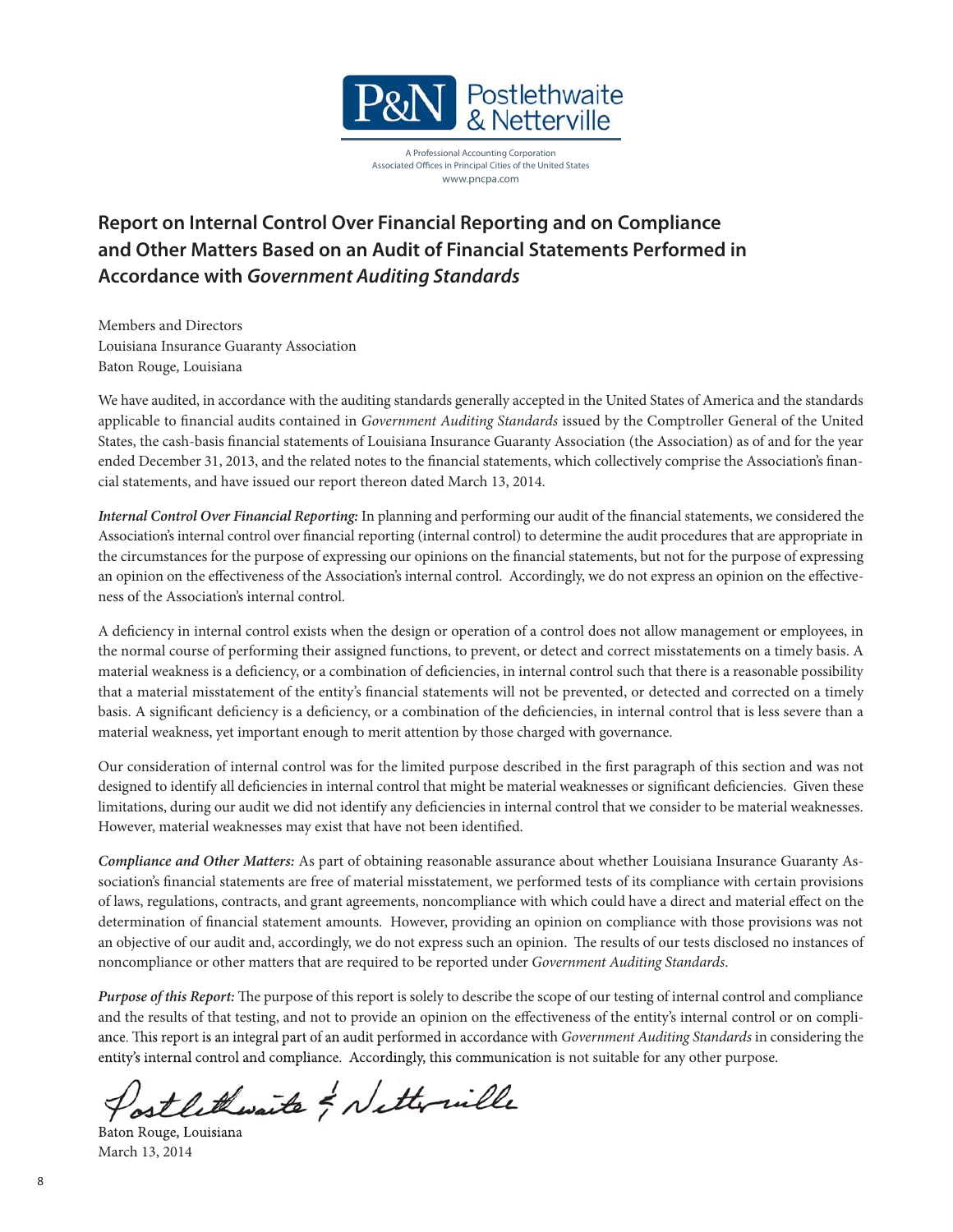



**Claims Pending per Year**



**Reserves per Year**

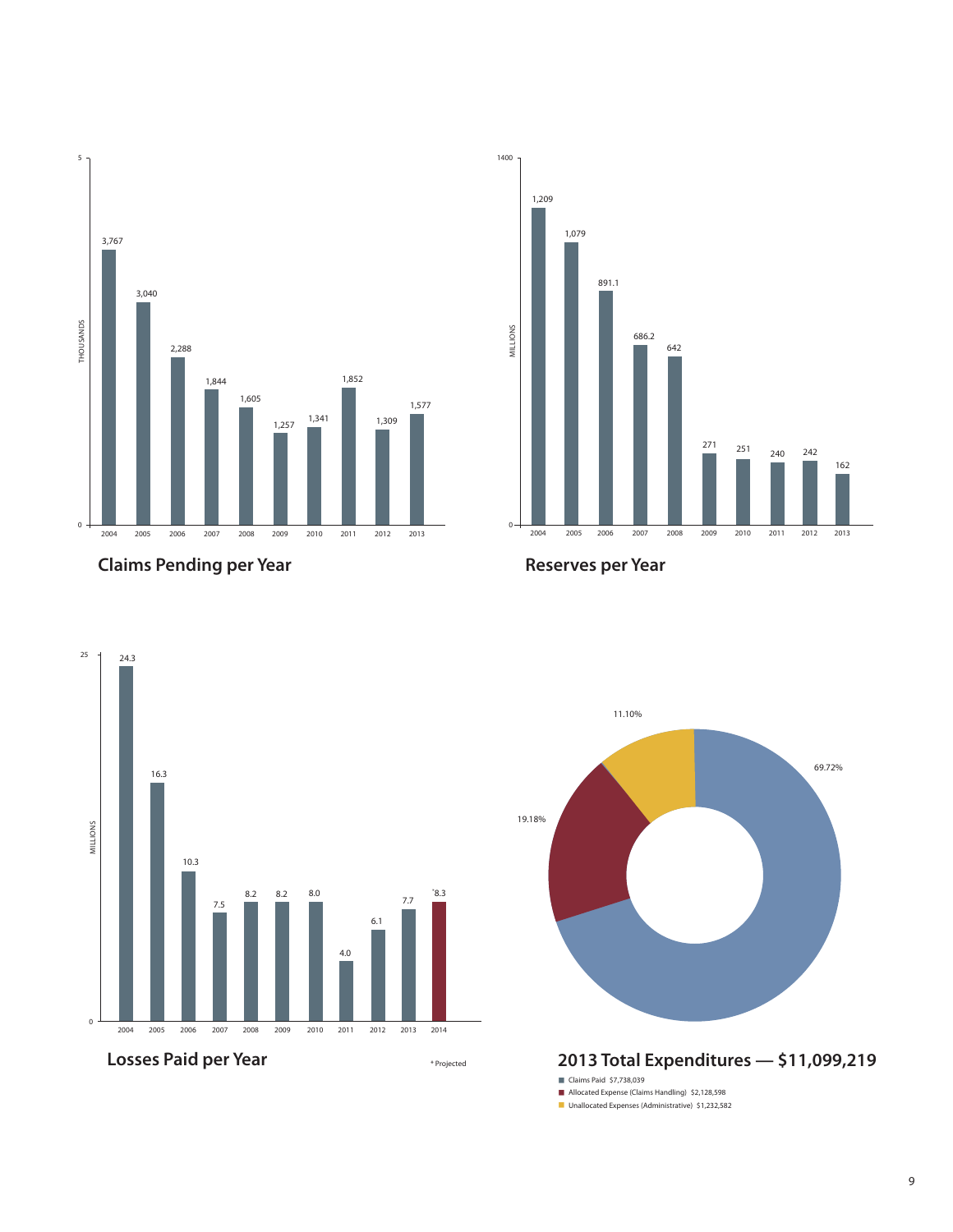# **LIGA Company Claims Activity for the Year Ending 2013**

| <b>Company Name</b>            | <b>Closed</b> in<br>2013 | Pending<br>12/31/13 | <b>Distribution</b><br>Refunds in 2013 | <b>Losses Paid</b><br>in 2013 | <b>Claims Expenses</b><br><b>Paid in 2013</b> | Outstanding<br><b>Reserves</b> |
|--------------------------------|--------------------------|---------------------|----------------------------------------|-------------------------------|-----------------------------------------------|--------------------------------|
|                                |                          |                     |                                        |                               |                                               |                                |
| <b>ALLIANCE CASUALTY</b>       | $\mathbf 0$              | $\mathbf{1}$        | $\mathbf 0$                            | 10,221                        | 223                                           | 38,588                         |
| <b>AMERICAN DRUGGIST</b>       | 0                        | $\mathbf{1}$        | 0                                      | 20,899                        | 3,086                                         | 552,809                        |
| AMERICAN FIDELITY              | $\pmb{0}$                | $\pmb{0}$           | 87,658                                 | $\pmb{0}$                     | $\mathbf 0$                                   | $\mathbf 0$                    |
| AMERICAN MUTUAL BOSTON         | $\pmb{0}$                | 6                   | $\mathbf 0$                            | 79,987                        | 11,217                                        | 555,403                        |
| AMERICAN MUTUAL LIABILITY      | 164                      | 506                 | 0                                      | 3,450,610                     | 1,496,060                                     | 76,099,038                     |
| ANGLO AMERICAN                 | $\mathbf{1}$             | 9                   | 0                                      | 106,188                       | 24,781                                        | 714,374                        |
| ATLANTIC MUTUAL INS. CO.       | $\pmb{0}$                | $\pmb{0}$           | $\boldsymbol{0}$                       | $\pmb{0}$                     | 72                                            | $\mathbf 0$                    |
| CADILLAC                       | 0                        | $\pmb{0}$           | 468,987                                | $\pmb{0}$                     | $\mathbf 0$                                   | $\mathbf 0$                    |
| <b>CALIFORNIA COMPENSATION</b> | $\pmb{0}$                | 1                   | $\pmb{0}$                              | 4,583                         | 2,688                                         | 211,520                        |
| CASCADE                        | 0                        | $\pmb{0}$           | $\pmb{0}$                              | $\pmb{0}$                     | $\boldsymbol{0}$                              | $\mathbf 0$                    |
| <b>CASUALTY RECIPROCAL</b>     | $\overline{2}$           | 10                  | 82                                     | 2,789                         | 48,146                                        | 3,501,904                      |
| <b>COLONIAL LLOYDS</b>         | 0                        | $\pmb{0}$           | $\pmb{0}$                              | $\pmb{0}$                     | (10)                                          | $\mathbf 0$                    |
| <b>COMMERCIAL CASUALTY</b>     | $\mathbf{1}$             | 1                   | 843,995                                | 0                             | 20,763                                        | 111,810                        |
| COMMERCIAL COMPENSATION        | $\mathbf{1}$             | 4                   | 0                                      | 147,317                       | 14,326                                        | 427,504                        |
| <b>CREDIT GENERAL</b>          | $\mathbf{1}$             | 15                  | 131,846                                | 385,090                       | 44,434                                        | 4,250,143                      |
| <b>EMPLOYERS CASUALTY</b>      | $\pmb{0}$                | 9                   | 1,070                                  | $\pmb{0}$                     | 3,278                                         | 212,144                        |
| <b>EMPLOYERS NATIONAL</b>      | 17                       | 67                  | $\mathbf 0$                            | 190,430                       | 195,480                                       | 6,817,704                      |
| FIDELITY FIRE & CASUALTY       | $\mathbf 0$              | $\pmb{0}$           | $\pmb{0}$                              | $\pmb{0}$                     | 42                                            | $\mathbf 0$                    |
| FRONTIER INS. CO.              | 3                        | 7                   | 0                                      | 159,700                       | 49,428                                        | 795,355                        |
| GENERAL                        | 6                        | 4                   | $\mathsf 0$                            | 2,609                         | 6,495                                         | 26,345                         |
| <b>GRAMERCY</b>                | 0                        | 5                   | $\pmb{0}$                              | $\pmb{0}$                     | 10,081                                        | 964,747                        |
| <b>GREAT GLOBAL ASSURANCE</b>  | $\overline{2}$           | 0                   | $\pmb{0}$                              | 0                             | 1,411                                         | $\pmb{0}$                      |
| HOME INSURANCE CO.             | 18                       | 48                  | 131,652                                | 108,737                       | 14,301                                        | 5,365,127                      |
| HOMEWISE INS. CO.              | 16                       | $\overline{7}$      | 0                                      | 145,704                       | 100,555                                       | 464,572                        |
| <b>HORIZON</b>                 | 0                        | 0                   | $\mathbf 0$                            | $\pmb{0}$                     | 2,597                                         | $\boldsymbol{0}$               |
| <b>IMPERIAL CASUALTY</b>       | 0                        | $\overline{2}$      | 0                                      | 60,354                        | 8,455                                         | 101,655                        |
| <b>INTEGRITY</b>               | $\mathbf{1}$             | 0                   | $\mathsf{O}\xspace$                    | $\pmb{0}$                     | $\pmb{0}$                                     | $\boldsymbol{0}$               |
| LARAMIE                        | 0                        | $\mathbf{1}$        | $\mathsf{O}\xspace$                    | $\pmb{0}$                     | 470                                           | 267,395                        |
| LEGION INSURANCE CO.           | $\overline{2}$           | 9                   | 0                                      | 27,203                        | 53,680                                        | 923,717                        |
| <b>LIBERTY LLOYDS</b>          | 0                        | 0                   | $\mathbf 0$                            | $\pmb{0}$                     | (85)                                          | 0                              |
| LUMBERMANS MUTUAL              | 26                       | 29                  | 0                                      | 237,628                       | 55,465                                        | 2,731,318                      |
| <b>MIDLAND</b>                 | $\mathbf 0$              | $\overline{2}$      | 327,258                                | 13,640                        | 729                                           | 208,825                        |
| <b>MISSION</b>                 | 0                        | $\overline{2}$      | $\mathbf 0$                            | 3,380                         | 602                                           | 351,878                        |
| <b>MISSION NATIONAL</b>        | 0                        | $\mathbf{1}$        | $\mathsf{O}\xspace$                    | $\pmb{0}$                     | 2,387                                         | 9,655                          |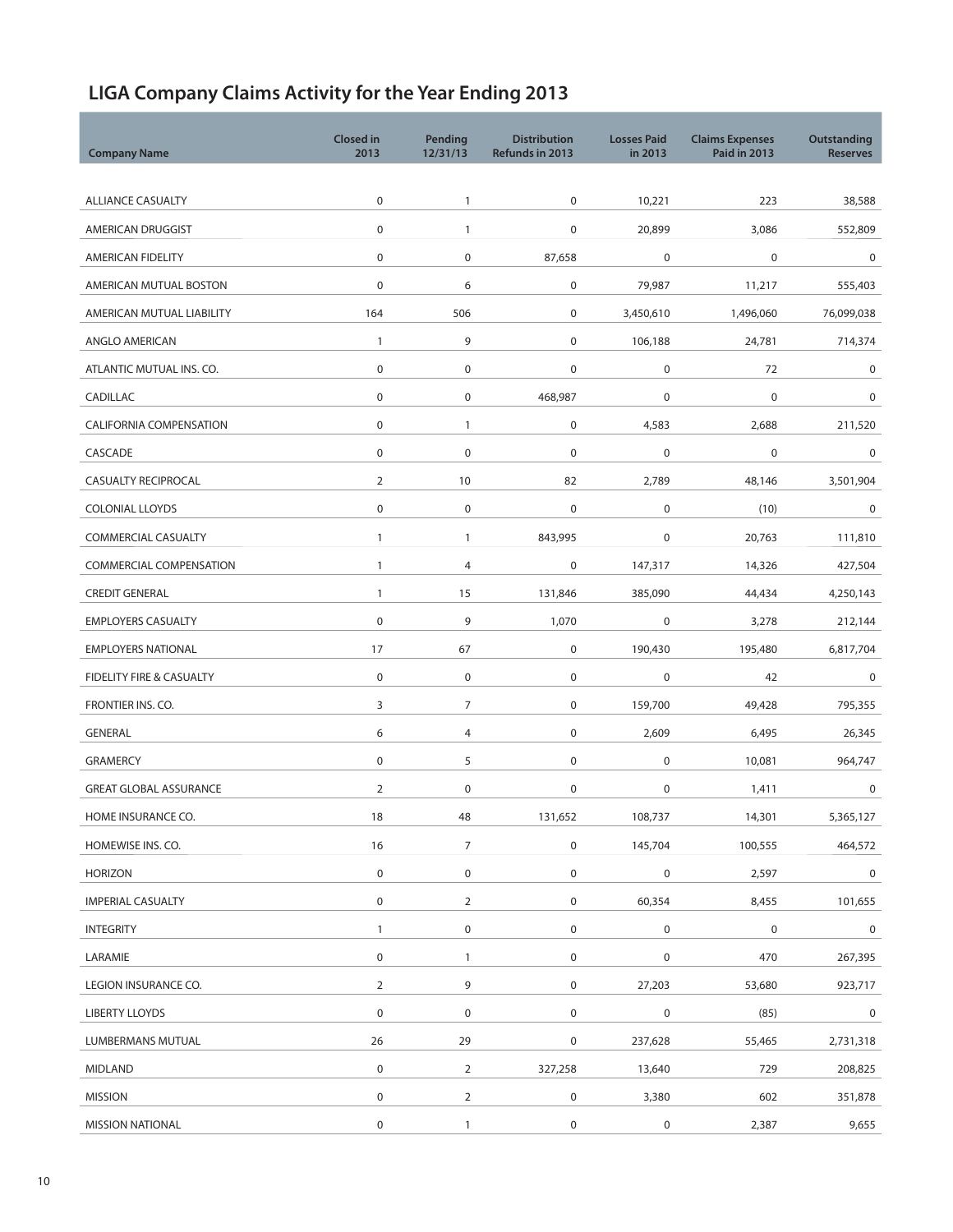# **LIGA Company Claims Activity for the Year Ending 2013** (continued)

| <b>Company Name</b>          | <b>Closed</b> in<br>2013 | Pending<br>12/31/13 | <b>Distribution</b><br>Refunds in 2013 | <b>Losses Paid</b><br>in 2013 | <b>Claims Expenses</b><br><b>Paid in 2013</b> | <b>Outstanding</b><br><b>Reserves</b> |
|------------------------------|--------------------------|---------------------|----------------------------------------|-------------------------------|-----------------------------------------------|---------------------------------------|
|                              |                          |                     |                                        |                               |                                               |                                       |
| <b>NATIONAL ALLIED</b>       | $\mathbf 0$              | $\pmb{0}$           | 0                                      | $\mathbf 0$                   | 548                                           | $\boldsymbol{0}$                      |
| <b>OLD HICKORY</b>           | $\mathbf 0$              | $\overline{2}$      | 0                                      | 31,613                        | 5,722                                         | 424,348                               |
| PACIFIC MARINE               | $\pmb{0}$                | $\overline{2}$      | 0                                      | 23,168                        | 977                                           | 633,192                               |
| PARK AVENUE P & C INS. CO.   | $\pmb{0}$                | $\mathbf{1}$        | 0                                      | $\pmb{0}$                     | 387                                           | 5,366                                 |
| PATTERSON INSURANCE CO.      | $\mathbf{1}$             | $\overline{2}$      | 0                                      | $\mathbf 0$                   | 7,423                                         | 18,135                                |
| PELICAN STATE MUTUAL         | $\mathbf 0$              | $\mathbf{1}$        | 0                                      | $\mathbf 0$                   | 42                                            | 150,000                               |
| PETROSURANCE                 | $\pmb{0}$                | $\overline{2}$      | 0                                      | 16,629                        | 6,584                                         | 395,877                               |
| PHICO                        | $\mathbf 0$              | $\pmb{0}$           | 0                                      | (54)                          | (191)                                         | $\mathbf 0$                           |
| <b>PINNACLE</b>              | 0                        | $\mathbf{1}$        | 0                                      | $\mathbf 0$                   | 2,012                                         | 105,223                               |
| PRESIDENTIAL FIRE & CASUALTY | $\pmb{0}$                | 3                   | $\pmb{0}$                              | 6,632                         | 5,037                                         | 320,845                               |
| REALM INSURANCE CO.          | $\mathbf 0$              | $\mathbf{1}$        | $\mathbf 0$                            | 14,177                        | 11,290                                        | 173,050                               |
| RECIPROCAL OF AMERICA        | $\mathbf 0$              | $\pmb{0}$           | 93,959                                 | $\mathbf 0$                   | 928                                           | $\mathbf 0$                           |
| <b>RELIANCE NATIONAL</b>     | 87                       | 307                 | 0                                      | 831,846                       | 237,160                                       | 36,399,177                            |
| <b>ROCKWOOD</b>              | $\mathbf{1}$             | 20                  | 0                                      | 787,976                       | 70,498                                        | 8,407,960                             |
| SAVANT                       | $\mathbf{1}$             | $\mathbf 0$         | 0                                      | 1,071                         | 633                                           | $\pmb{0}$                             |
| SECURITY CASUALTY            | $\pmb{0}$                | $\mathbf{1}$        | $\mathsf 0$                            | $\mathbf 0$                   | 17                                            | 147,805                               |
| SOUTHERN AMERICAN            | $\mathbf{1}$             | $\overline{4}$      | 0                                      | $\mathbf 0$                   | 5,567                                         | 153,487                               |
| SOUTHERN CASUALTY INS. CO.   | 470                      | 408                 | $\pmb{0}$                              | 516,128                       | 797,603                                       | 4,561,742                             |
| <b>TRANSIT</b>               | 42                       | 65                  | $\mathsf 0$                            | 69,327                        | 30,839                                        | 4,235,403                             |
| <b>U.S. CAPITAL</b>          | $\mathbf 0$              | $\boldsymbol{0}$    | 204,703                                | $\mathbf 0$                   | $\mathbf 0$                                   | $\boldsymbol{0}$                      |
| <b>ULLICO</b>                | $\overline{2}$           | 10                  | $\pmb{0}$                              | 104,892                       | 16,402                                        | 536,760                               |
| <b>UNITED AGENTS</b>         | $\pmb{0}$                | $\pmb{0}$           | 6,433                                  | $\pmb{0}$                     | $\mathbf 0$                                   | $\boldsymbol{0}$                      |
| UNITED COMMUNITY             | $\mathbf 0$              | $\pmb{0}$           | 821                                    | $\mathbf 0$                   | $\mathbf 0$                                   | $\mathbf 0$                           |
| UNITED SOUTHERN ASSURANCE    | $\mathbf{1}$             | $\pmb{0}$           | $\mathbf 0$                            | $\mathbf 0$                   | 271                                           | $\mathbf 0$                           |
|                              |                          |                     |                                        |                               |                                               |                                       |
| <b>TOTALS</b>                | 867                      | 1,577               | \$2,298,464                            | \$7,560,475                   | \$3,370,906                                   | \$162,371,900                         |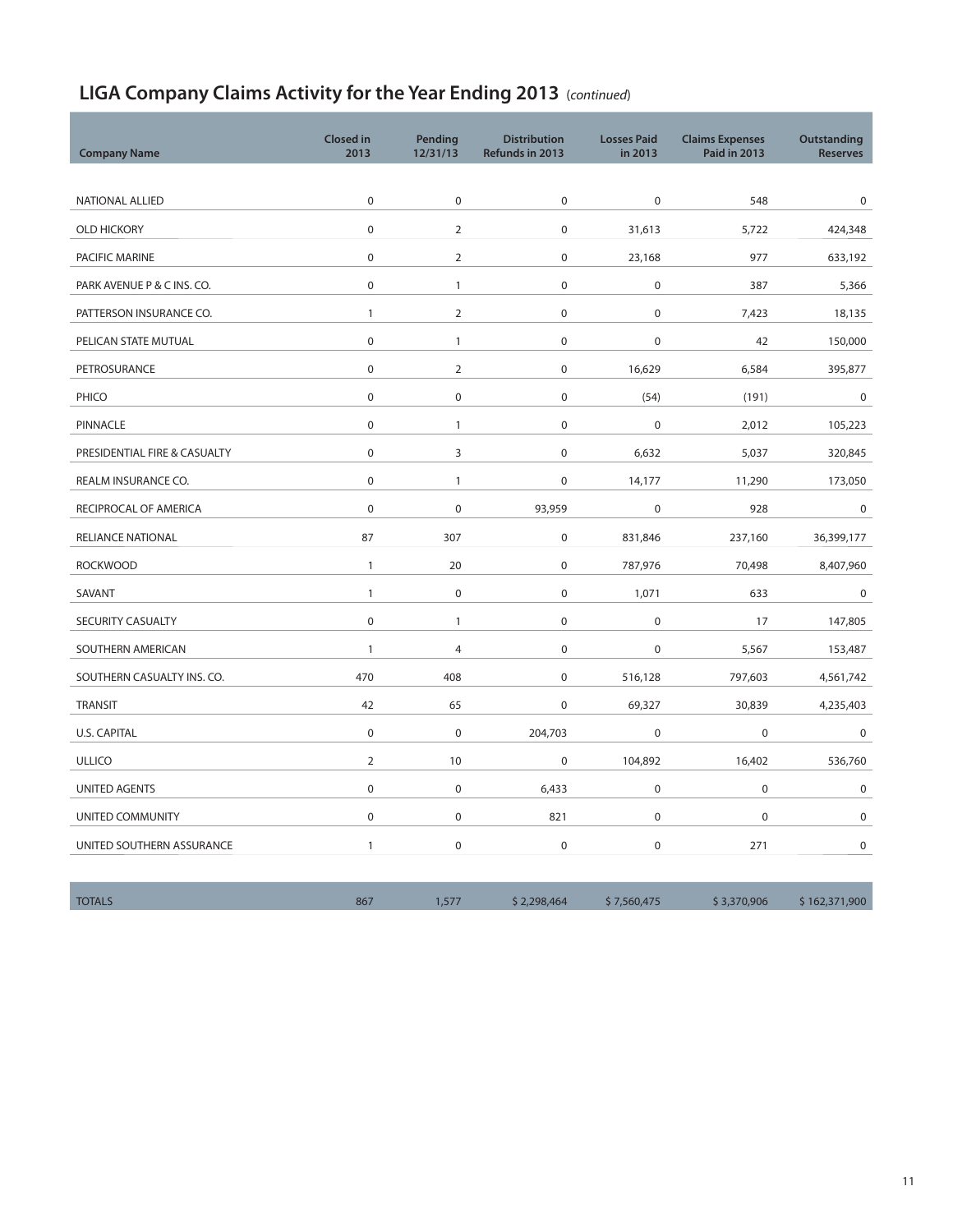# **Insolvent Companies Monies Paid from the Date of Insolvency to 12/31/2013**

| <b>Company Name, State and Date of Insolvency</b> | <b>Losses</b> | <b>Expenses</b> | <b>Unearned Premiums/</b><br><b>Expenses Paid</b> | <b>Total All Time</b><br><b>LIGA Billings</b> |
|---------------------------------------------------|---------------|-----------------|---------------------------------------------------|-----------------------------------------------|
| ACCELERATION NATIONAL, OH 2/28/2001               | \$109,200.00  | \$70,871.55     | $\mathbf 0$                                       | \$180,071.55                                  |
|                                                   | 5,506,223.73  |                 |                                                   |                                               |
| <b>ALLIANCE, LA 6/19/1992</b>                     |               | 1,307,923.66    | 611,847.69                                        | \$7,425,995.08                                |
| AMERICAN DRUGGIST, OH 4/30/1986                   | 2,416,123.69  | 757,500.09      | 0                                                 | \$3,173,623.78                                |
| AMERICAN EAGLE, TX 12/22/1997                     | 997,056.18    | 525,363.86      | 8,932.00                                          | \$1,531,352.04                                |
| AMERICAN MUTUAL BOSTON, MA 3/9/1989               | 6,952,578.30  | 986,242.23      | $\boldsymbol{0}$                                  | \$7,938,820.53                                |
| AMERICAN MUTUAL LIABILITY, MA 3/9/1989            | 23,915,049.36 | 22,943,146.97   | 0                                                 | \$46,858,196.33                               |
| ANGLO AMERICAN, LA 3/20/1989                      | 22,822,036.17 | 4,262,111.22    | 1,035,251.48                                      | \$28,119,398.87                               |
| ATLANTIC MUTUAL INS CO., NY 4/27/2011             | 0.00          | 3,917.25        | 0.00                                              | \$3,917.25                                    |
| CALIFORNIA COMPENSATION, CA 9/26/2001             | 1,127,893.07  | 394,127.18      | 11,580.00                                         | \$1,533,600.25                                |
| CAR (AUTOMOTIVE CASUALTY), LA 1/20/1993           | 29,792,639.19 | 11,630,688.31   | 333,678.75                                        | \$41,757,006.25                               |
| CASUALTY RECIPROCAL, MO 8/18/2004                 | 4,198,472.66  | 1,056,930.60    | $\boldsymbol{0}$                                  | \$5,255,403.26                                |
| <b>CENTENNIAL INS. CO., NY 4/27/2011</b>          | 0.00          | 3,835.01        | $\mathbf 0$                                       | \$3,835.01                                    |
| COLONIAL LLOYDS, LA 3/27/1992                     | 22,166,749.38 | 6,469,596.84    | 5,911,383.05                                      | \$34,547,729.27                               |
| <b>COMMERCIAL CASUALTY, GA 4/2/2004</b>           | 868,197.91    | 947,713.77      | $\mathbf 0$                                       | \$1,815,911.68                                |
| COMMERCIAL COMPENSATION, CA 9/26/2001             | 4,933,850.33  | 1,439,044.01    | 148,830.00                                        | \$6,521,724.34                                |
| CREDIT GENERAL, OH 1/5/2001                       | 15,098,460.42 | 4,291,953.21    | 387,603.44                                        | \$19,778,017.07                               |
| EMPLOYERS CASUALTY, TX 2/11/1994                  | 587,563.62    | 429,092.87      | 0                                                 | \$1,016,656.49                                |
| <b>EMPLOYERS NATIONAL, TX 2/11/1994</b>           | 13,361,231.52 | 4,517,550.43    | 7,638.00                                          | \$17,886,419.95                               |
| FIDELITY FIRE & CASUALTY, LA 9/4/1991             | 11,608,852.54 | 4,917,117.58    | 639,089.05                                        | \$17,165,059.17                               |
| FREMONT INSURANCE CO., CA 7/2/2003                | 346,549.12    | 79,702.05       | $\pmb{0}$                                         | \$426,251.17                                  |
| FRONTIER INSURANCE CO., NY 11/16/2012             | 159,700.00    | 59,213.90       | $\pmb{0}$                                         | \$218,913.90                                  |
| <b>GENERAL</b>                                    | 222,892.02    | 332,650.57      | $\pmb{0}$                                         | \$555,542.59                                  |
| <b>GRAMERCY, TX 8/26/2013</b>                     | 0.00          | 10,081.09       | 0                                                 | \$10,081.09                                   |
| HOME INSURANCE CO., NH 6/13/2003                  | 2,075,775.73  | 667,955.79      | $\mathbf 0$                                       | \$2,743,731.52                                |
| HOMEWISE INSURANCE CO., FL 11/18/2011             | 1,301,104.64  | 705,540.89      | 11,452.97                                         | \$2,018,098.50                                |
| IDEAL MUTUAL, NY 2/7/1985                         | 7,551,060.75  | 1,776,965.92    | 5,164.60                                          | \$9,333,191.27                                |
| IMPERIAL CASUALTY & IND. CO., OK 5/12/2010        | 111,631.02    | 29,148.03       | 0                                                 | \$140,779.05                                  |
| INSURANCE CORP. OF AMERICA, TX 4/28/1997          | 3,916,350.21  | 4,415,339.97    | 414,293.43                                        | \$8,745,983.61                                |
| LARAMIE, WY 2/14/1990                             | 6,883,470.38  | 1,979,320.79    | 1,274,804.13                                      | \$10,137,595.30                               |
| LEGION INSURANCE CO., PA 7/28/2003                | 7,094,566.77  | 2,781,373.04    | 137,987.44                                        | \$10,013,927.25                               |
| LIBERTY LLOYDS, LA 5/17/1993                      | 42,919,330.92 | 12,101,189.49   | 173,564.46                                        | \$55,194,084.87                               |
| LUMBERMENS MUTUAL, IL 5/10/2013                   | 237,628.00    | 55,465.34       | 0.00                                              | \$293,093.34                                  |
| LUTHERAN BENEVOLENT, MO 12/2/1996                 | 1,175,784.26  | 292,852.02      | 103,318.88                                        | \$1,571,955.16                                |
| MAGNOLIA FIRE & CASUALTY, LA 5/14/1993            | 751,162.78    | 190,109.52      | 79,185.50                                         | \$1,020,457.80                                |
| MERIT CASUALTY CO., IL 4/1/1997                   | 659,633.89    | 175,478.82      | 0                                                 | \$835,112.71                                  |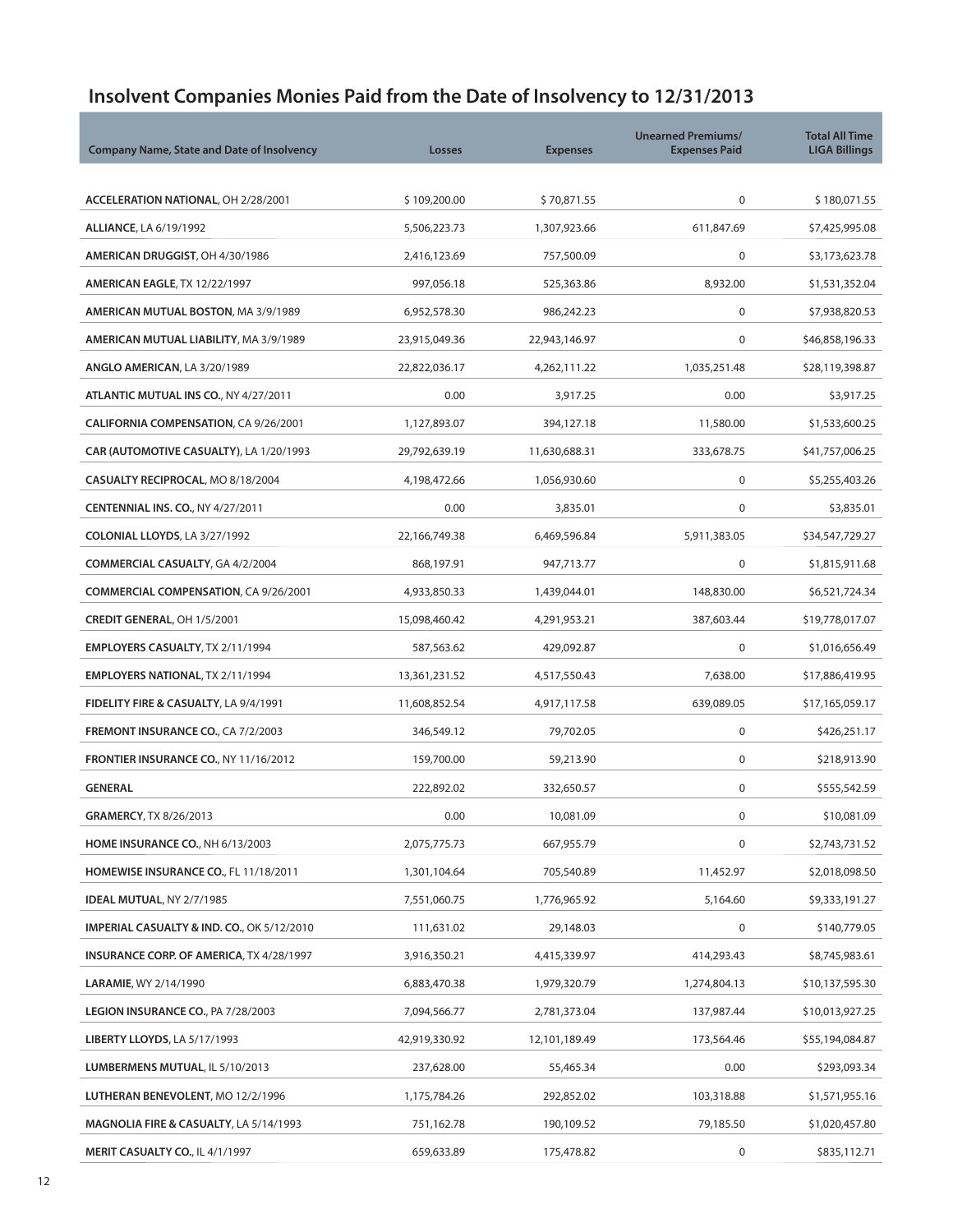# **Insolvent Companies Monies Paid from the Date of Insolvency to 12/31/2013** (continued)

| <b>Company Name, State and Date of Insolvency</b> | <b>Losses</b>    | <b>Expenses</b> | <b>Unearned Premiums/</b><br><b>Expenses Paid</b> | <b>Total All Time</b><br><b>LIGA Billings</b> |
|---------------------------------------------------|------------------|-----------------|---------------------------------------------------|-----------------------------------------------|
|                                                   |                  |                 |                                                   |                                               |
| MIDLAND, NY 4/3/1986                              | 10,505,586.85    | 2,711,159.30    | 17,023.59                                         | \$13,233,769.74                               |
| MILLERS INSURANCE CO., TX 3/24/2003               | 180,923.37       | 97,489.44       | $\mathbf 0$                                       | \$278,412.81                                  |
| <b>MISSION, CA 2/24/1987</b>                      | 1,663,808.78     | 591,727.23      | $\mathbf 0$                                       | \$2,255,536.01                                |
| MISSION NATIONAL, CA 2/24/1987                    | 726,469.67       | 618,209.37      | $\mathbf 0$                                       | \$1,344,679.04                                |
| NATIONAL ALLIED, TX 10/31/1986                    | 1,413,667.43     | 202,460.72      | 0                                                 | \$1,616,128.15                                |
| <b>OLD HICKORY, LA 10/31/1991</b>                 | 11,173,921.45    | 4,301,798.69    | 2,274,689.75                                      | \$17,750,409.89                               |
| PACIFIC MARINE, WA 6/7/1989                       | 2,783,723.72     | 528,030.88      | $\mathbf 0$                                       | \$3,311,754.60                                |
| PARK AVENUE P & C INS. CO., OK 11/18/2009         | 183,618.56       | 92,583.75       | 0                                                 | \$276,202.31                                  |
| PATTERSON INSURANCE CO., LA 3/17/2003             | 6,911,250.49     | 5,715,012.75    | 782,446.75                                        | \$13,408,709.99                               |
| PEGASUS INSURANCE CO., OK 8/12/2010               | 2,500.00         | 10,845.25       | $\mathbf 0$                                       | \$13,345.25                                   |
| PELICAN STATE MUTUAL, LA 2/26/1993                | 19,147,364.30    | 5,458,922.52    | 321,366.03                                        | \$24,927,652.85                               |
| PETROSURANCE, OK 3/14/2002                        | 1,534,822.09     | 393,281.15      | $\Omega$                                          | \$1,928,103.24                                |
| PHICO, PA 2/1/2002                                | 543,697.91       | 884,850.07      | 14,829.00                                         | \$1,443,376.98                                |
| PINNACLE INS. CO., GA 9/20/1999                   | 570,378.00       | 258,515.51      | $\mathbf 0$                                       | \$828,893.51                                  |
| PRESIDENTIAL FIRE & CASUALTY, LA 11/13/1991       | 13,190,727.47    | 3,014,982.92    | 595,841.29                                        | \$16,801,551.68                               |
| REALM INSURANCE CO., NY 6/10/2005                 | 86,025.19        | 35,643.80       | $\mathbf 0$                                       | \$121,668.99                                  |
| RECIPROCAL OF AMERICA, VA 6/20/2003               | 654,959.58       | 413,958.00      | 0                                                 | \$1,068,917.58                                |
| RELIANCE NATIONAL, PA 10/3/2001                   | 52,259,482.65    | 20,548,807.64   | 0                                                 | \$72,808,290.29                               |
| ROCKWOOD, PA 8/26/1991                            | 31,305,398.07    | 4,943,619.93    | 22,994.25                                         | \$36,272,012.25                               |
| <b>SAVANT, LA 11/7/2001</b>                       | 1,124,921.42     | 304,084.28      | $\mathbf 0$                                       | \$1,429,005.70                                |
| SOUTH CAROLINA INS. CO., SC 3/21/2005             | $\mathbf 0$      | 12,688.33       | 0                                                 | \$12,688.33                                   |
| SOUTHERN CASUALTY INS. CO., GA 3/20/2013          | 516128.18        | 797,602.62      | 164949.04                                         | \$1,478,679.84                                |
| SOUTHERN AMERICAN, UT 3/20/1992                   | 1,420,480.93     | 1,184,445.28    | $\mathbf 0$                                       | \$2,604,926.21                                |
| TRANSIT CASUALTY, CA 12/3/1985                    | 23,669,554.51    | 6,029,944.20    | 17,251.46                                         | \$29,716,750.17                               |
| <b>U.S. CAPITAL, NY 11/20/1997</b>                | 1,959,275.14     | 1,471,939.79    | 0                                                 | \$3,431,214.93                                |
| <b>ULLICO, DE 5/30/2013</b>                       | 104,892.10       | 16,402.39       | 0                                                 | \$121,294.49                                  |
| UNITED AGENTS, LA 3/3/2002                        | 5,092,068.47     | 2,036,400.32    | 179,232.23                                        | \$7,307,701.02                                |
| UNITED COMMUNITY, NY 11/10/1995                   | 5,802,227.78     | 2,480,189.81    | 166,571.56                                        | \$8,448,989.15                                |
| <b>UNITED SOUTHERN ASSURANCE, FL 9/18/1997</b>    | 1,334,715.94     | 605,917.36      | $\mathbf 0$                                       | \$1,940,633.30                                |
| VESTA FIRE INSURANCE CO., TX 8/1/2006             | $\pmb{0}$        | 1,699.95        | 0                                                 | \$1,699.95                                    |
| VILLANOVA INSURANCE CO., PA 7/28/2003             | 409,660.59       | 93,699.48       | 0                                                 | \$503,360.07                                  |
|                                                   |                  |                 |                                                   |                                               |
| <b>Inactive Company Totals</b>                    | \$212,434,328.43 | \$66,109,524.39 | \$21,278,167.54                                   | \$299,822,020.36                              |
|                                                   |                  |                 |                                                   |                                               |

Totals **1980** 5 650,575,397.63 \$ 224,573,550.99 \$ 37,130,967.36 \$ 912,279,915.98